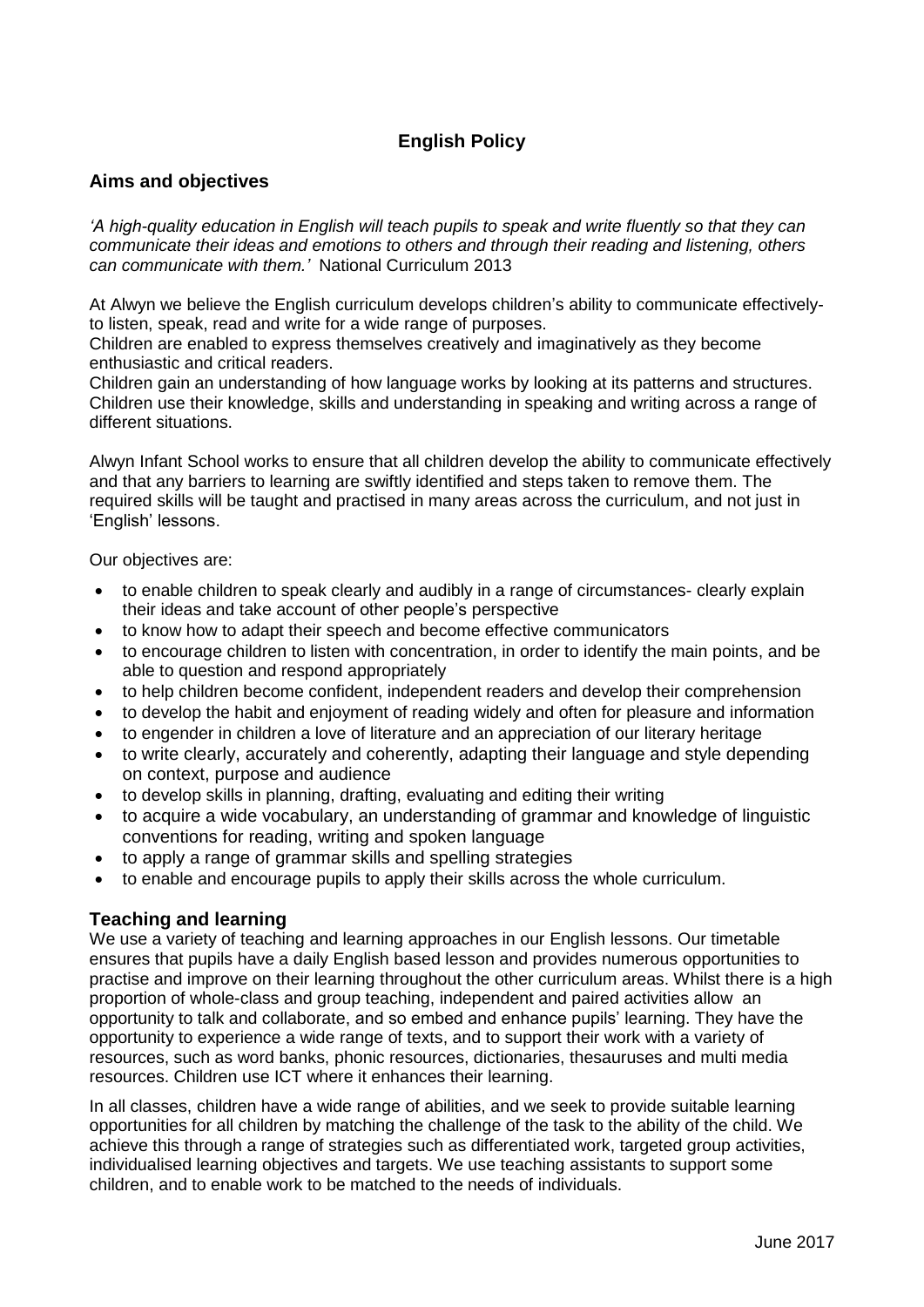## **English curriculum planning**

English is a core subject in the National Curriculum. We use the guidance from the National government publications as well as the interests of the children as the basis for implementing the statutory requirements.

The planning is structured to form a long term plan with an appropriate balance of fiction and nonfiction units that are broken down in to short term weekly plans. Weekly planning covers skills required in the form of 'I can' statements. We plan activities that build on the children's prior learning. While we give children of all abilities the opportunity to develop their skills, knowledge and understanding, we also ensure progression, so that there is an increasing challenge for the children as they move up through the school.

## **Speaking and Listening**

Children's ability to speak and to listen is fundamental to their language development, effective learning in school and is crucial to their social development. It is embedded into all areas of the curriculum as we teach children to communicate their ideas and opinions in a confident and clear manner as well as listening to and respecting others in a wide range of contexts. Role play, drama activities and school performances are also used to develop skills. In addition, the children have the opportunity to participate in regular sharing presentations that are planned at home and often include multimedia or visual aids. These help to develop presentation skills but also how to be a good audience and listener as there is an opportunity to respond and ask questions.

## **Reading/Phonics**

Reading is a multi-strategy approach to understanding the written word. It is not simply the decoding of marks on the page but involves the ability to read, with understanding, a wide range of different texts. Competence in reading is the key to independent learning and therefore the teaching of reading is given a high priority by all staff.

Reading is taught throughout the whole school as part of the English lesson and as an integral part of the school day. It may be taught as a whole class during a shared reading session or in smaller groups or during individual reading times.

Reading in the foundation stage starts with picture books and then progresses to phonetically decodable books and includes the keywords taught in class. Guided group reading begins in year 1. During guided reading sessions, the adult can read texts at an appropriate level, explicilty teaching and modelling reading skills, including inference and deduction to understand meaning. Guided reading sessions are teachers' key opportunity to assess children's reading and to plan which skills they need to develop next so assessment records are kept. We also ensure children have the opportunity to read aloud, individually to an adult, at least once a week.

The school environment is rich with appropriate text: labels, captions, simple instructions, names, alphabet prompts and children's own mark-making and writing. Adults continuously model reading in the learning environment, embedding in children's understanding the idea that print conveys meaning and is invaluable to us in our lives. Children are taught from the youngest age to value and care for books, to understand their structure, to handle them appropriately and to enjoy sharing them with each other.

There is a systematic approach to the teaching of phonics using the Letters and Sounds scheme. Children's ability to phonetically 'decode' letters and words into oral sounds is continuously assessed throughout the EYFS and Key Stage 1, in order that the next steps in children's knowledge of phonics can be effectively planned and taught. All children have a daily phonic session to support their development of both reading and writing skills. Children are also encouraged to use a variety of strategies when tackling unknown words including reading on, phonic, contextual and graphic cues.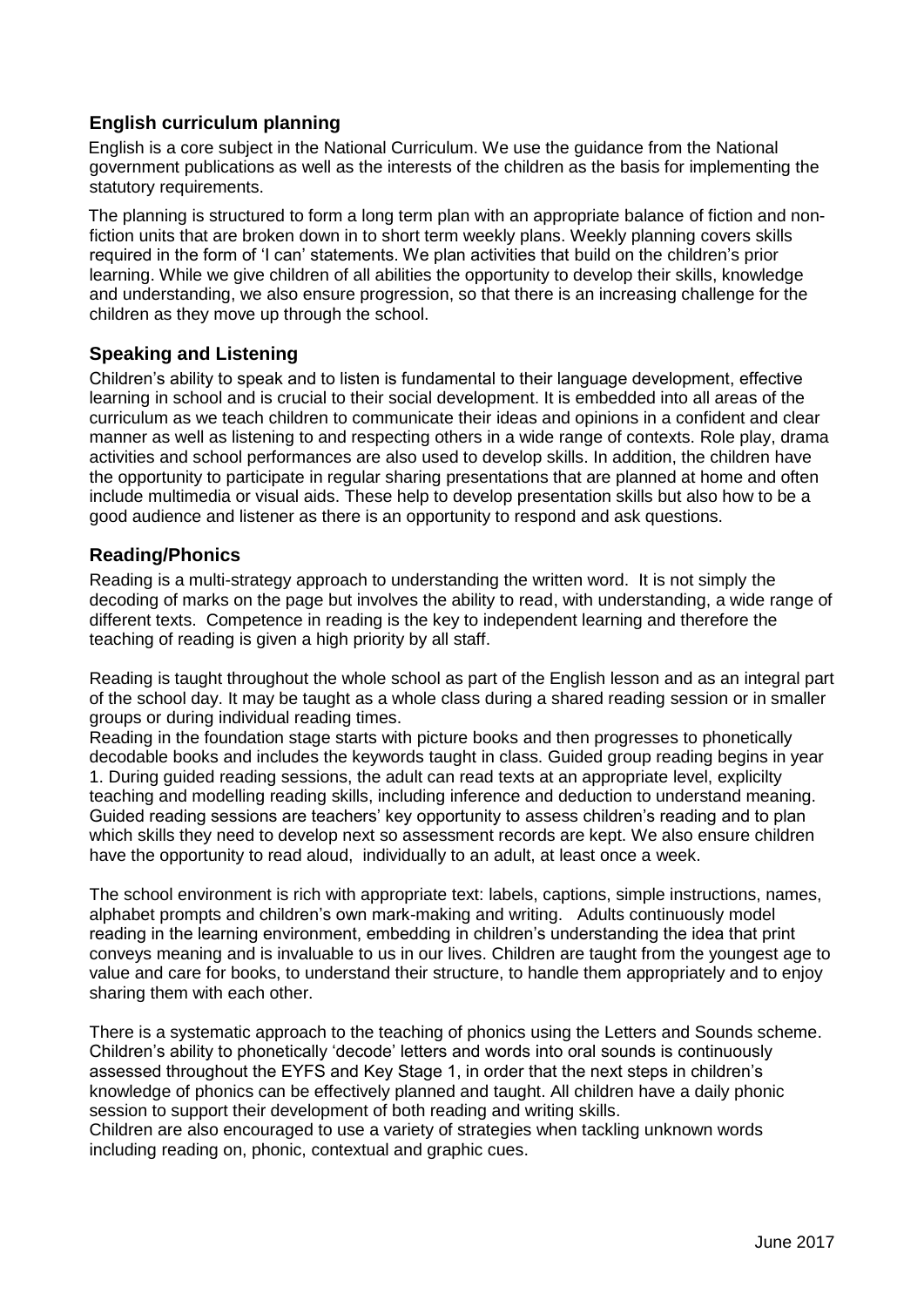We do not use one single structured 'reading scheme' in our school, but believe in quiding and supporting children to read a variety of books with text of an appropriate level of difficulty. For this reason our reading books are colour-coded to indicate their level of difficulty. A range of books are available at each reading band including non-fiction, reading schemes and story books as well as poetry to ensure all interests are covered. We also value and promote computer-based reading resources, games and the internet to support children's reading.

Parents are seen as essential partners in the development of their child's progress in reading. Books are sent home for the child to read to the parent or for the parent to read to the child. There is a reading record book for parents to comment in and record home reading.

#### **Writing**

Children use writing as a means of developing, organising and communicating ideas. Through a cross curricular approach, children should encounter a rich and stimulating environment that will enable them to develop their writing for a wide variety of purposes and audiences, building on previous experiences and enjoyment.

In EYFS, children's writing development is encouraged through independent mark making in a variety of media from paint and crayons to shaving foam and "gloop". A variety of writing frames and support materials are available to facilitate writing for a number of purposes. Role play areas encourage children to take on the role of writer. Where ever possible children are given real opportunities to write and materials for books, cards, posters, lists, letters etc are always available. Teachers draw children's attention to punctuation and grammar in big books or e-books and children, who are able, are supported to use capital letters and full stops.

Pupils in KeyStage 1 should be able to demonstrate the key skills as outlined in the New National English Framework. Throughout their time at Alwyn, children will be given opportunities to see themselves as writers from the earliest stages and to build upon previous experiences. This will include the checking of spellings and meanings of words, developing an understanding of grammar/punctuation, writing in a range of styles and for a variety of purposes and actively participate in writing tasks by making valued contributions and sharing ideas. As well, as the physical process of forming letters and writing with a fluent, legible handwriting style.

A variety of teaching styles will be used in KeyStage 1and all writing is connected to a topic/book so a clear purpose for writing is established. Talk for Writing will be regularly used to improve structure, increase the range of vocabulary used and support the understanding of grammar as children have opportunities to 'play with words'. Talk partners will reinforce this approach on a daily basis. Children will be taught to use dictionaries, thesaurus and word banks to improve their vocabulary choices.

**Shared writing** will teach children how to generate imaginative and informative ideas through discussion and questioning and collaborative working. The teacher has the opportunity to model particular skills and address misconceptions and editing skills.

**Guided writing** sessions are used flexibly to provide a bridge between shared and independent work. During these sessions the teacher or TA may scribe for specific children or support children writing independently or in pairs with a particular learning objective.

**Independent Writing** opportunities allow children to write independently so that the skills demonstrated during shared writing and supported during guided writing will be transferred into their own writing.

Since accurate, fluent and independent writing is dependent on a secure grasp of phonics, a high priority is placed throughout EYFS and KS1 on daily systematic phonics teaching (based on the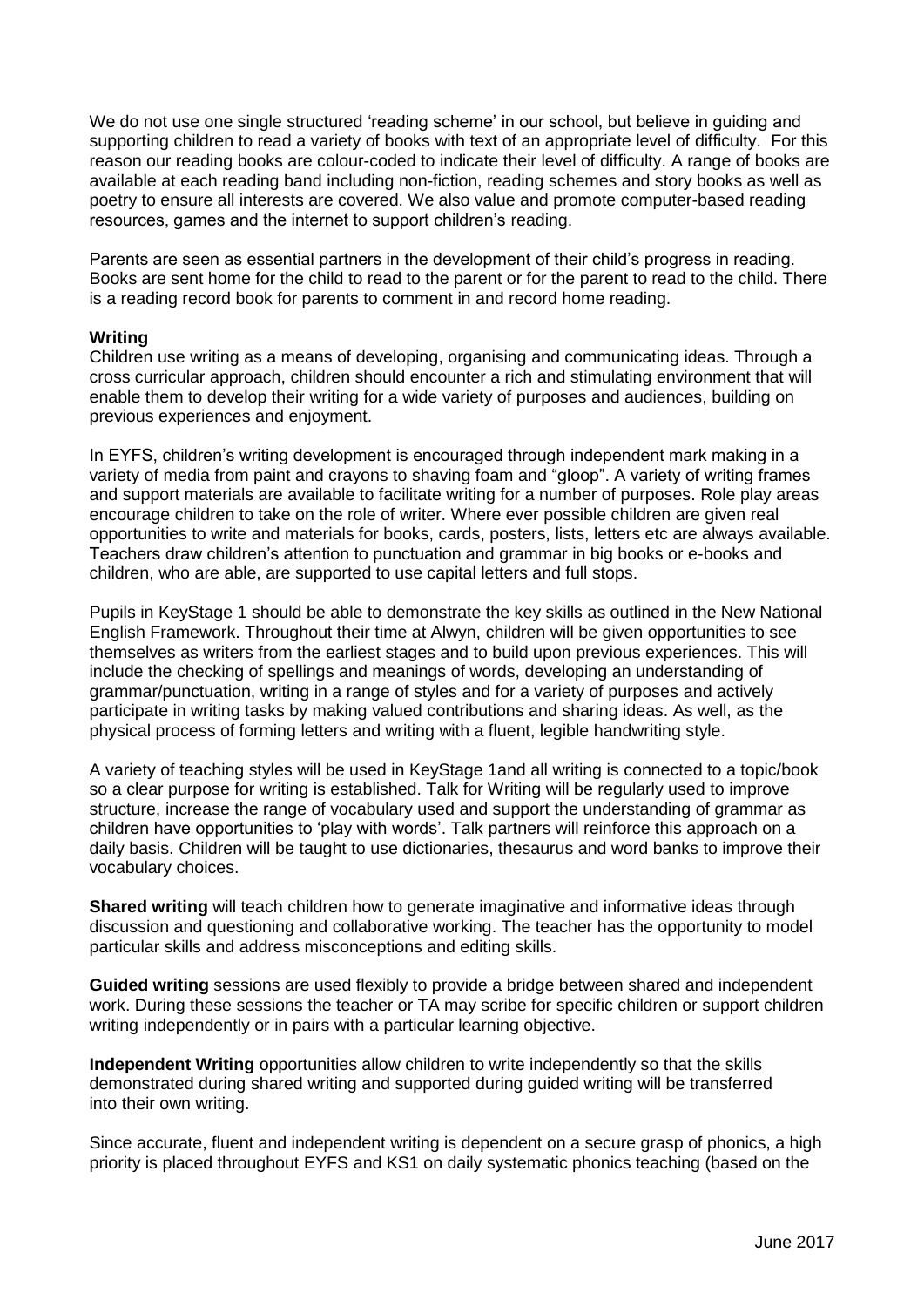'Letters and Sounds' programme). This gives children the strong and essential foundation upon which all their future development as writers will be built.

## **English and inclusion**

We provide learning opportunities that enable all pupils to make good progress. We strive hard to meet the needs of those pupils with special educational needs, those with disabilities, those with special gifts and talents, and those learning English as an additional language, and we take all reasonable steps to achieve this.

When progress falls significantly outside the expected range, the pupil may have special educational needs. Our assessment process looks at a range of factors – classroom organisation, teaching materials, teaching style, differentiation – so that we can take some additional or different action to enable the child to learn more effectively. Assessment against the National Curriculum and the schools 'I can' grids allows us to consider each child's attainment and progress against expected levels. This ensures that our teaching is matched to the child's needs.

#### **Assessment**

Teachers assess children's work in English in three phases. The short-term assessments that teachers make as part of every lesson help them to adjust their daily plans. They match these short-term assessments closely to the learning objectives. Written or verbal feedback is given to help guide children's progress. When appropriate, children are encouraged to review their work based on feedback and make simple self-assessments about how they can improve.

Teachers use medium-term assessments to measure progress against the curriculum key objectives, and to help them plan future. They use assessment grids to record the attainment and progress for each pupil.

Teachers make long-term assessments towards the end of the school year, and they use these to assess progress against school and national targets. With the help of these long-term assessments, they are able to set targets for the next school year, and to summarise the progress of each child before discussing it with the child's parents or carers. The next teacher then uses these long-term assessments as the planning basis for the new school year.

These long-term assessments are based on teacher assessments, supported by national assessment guidelines, and may be informed by the use of standardised tests. Pupils participate in the national tasks and tests at the end of Year 2 but Year 1 take a phonics screening test.

Teachers meet regularly to moderate assessments across a range of writing and other activities to ensure that our teacher assessments are accurate and in line with national standards.

Staff are continuously developing their English subject knowledge and the subject leader takes an active role in disseminating best practice and making recommendations for staff training.

#### **Resources**

We have a very wide range of resources to support the teaching of English across the school. All classrooms have dictionaries and a variety of age-appropriate learning materials and have a selection of fiction and non-fiction texts. Children have access to computers in the classroom and a bank of laptops are available to support their learning.

#### **Monitoring and review**

The co-ordination of the English curriculum is the responsibility of the subject leader, who also:

 supports colleagues in their teaching, by keeping abreast of current developments in English and by providing a strategic lead and direction for this subject;

 gives the headteacher an annual summary report in which s/he evaluates the strengths and areas for development inEnglish in the school, and indicates areas for further improvement;